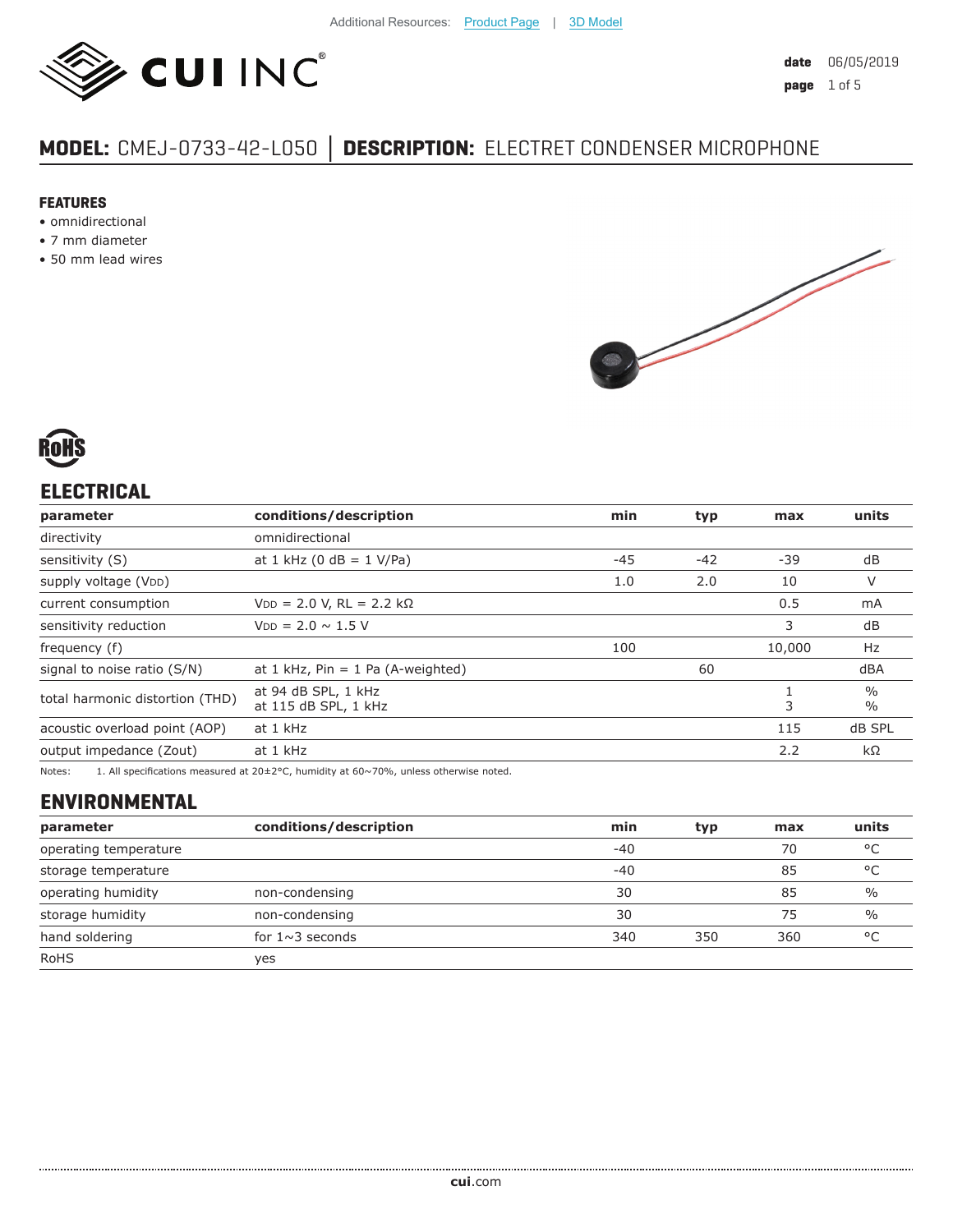#### **MECHANICAL**

| parameter     | conditions/description | min | typ  | max | units |
|---------------|------------------------|-----|------|-----|-------|
| dimensions    | $Ø7.0 \times 3.3$      |     |      |     | mm    |
| acoustic port | top                    |     |      |     |       |
| terminals     | wire leads             |     |      |     |       |
|               |                        |     | 0.32 |     |       |
| weight        |                        |     |      |     |       |

#### **MECHANICAL DRAWING**

units: mm tolerance: ±0.2 mm

wire: UL 1571, 32 AWG

| WIRE CONNECTIONS |                                      |              |  |  |
|------------------|--------------------------------------|--------------|--|--|
| TERM.            | <b>WIRE COLOR</b><br><b>FUNCTION</b> |              |  |  |
|                  | Red                                  | Output $(+)$ |  |  |
|                  | Black                                | $GND$ $(-)$  |  |  |





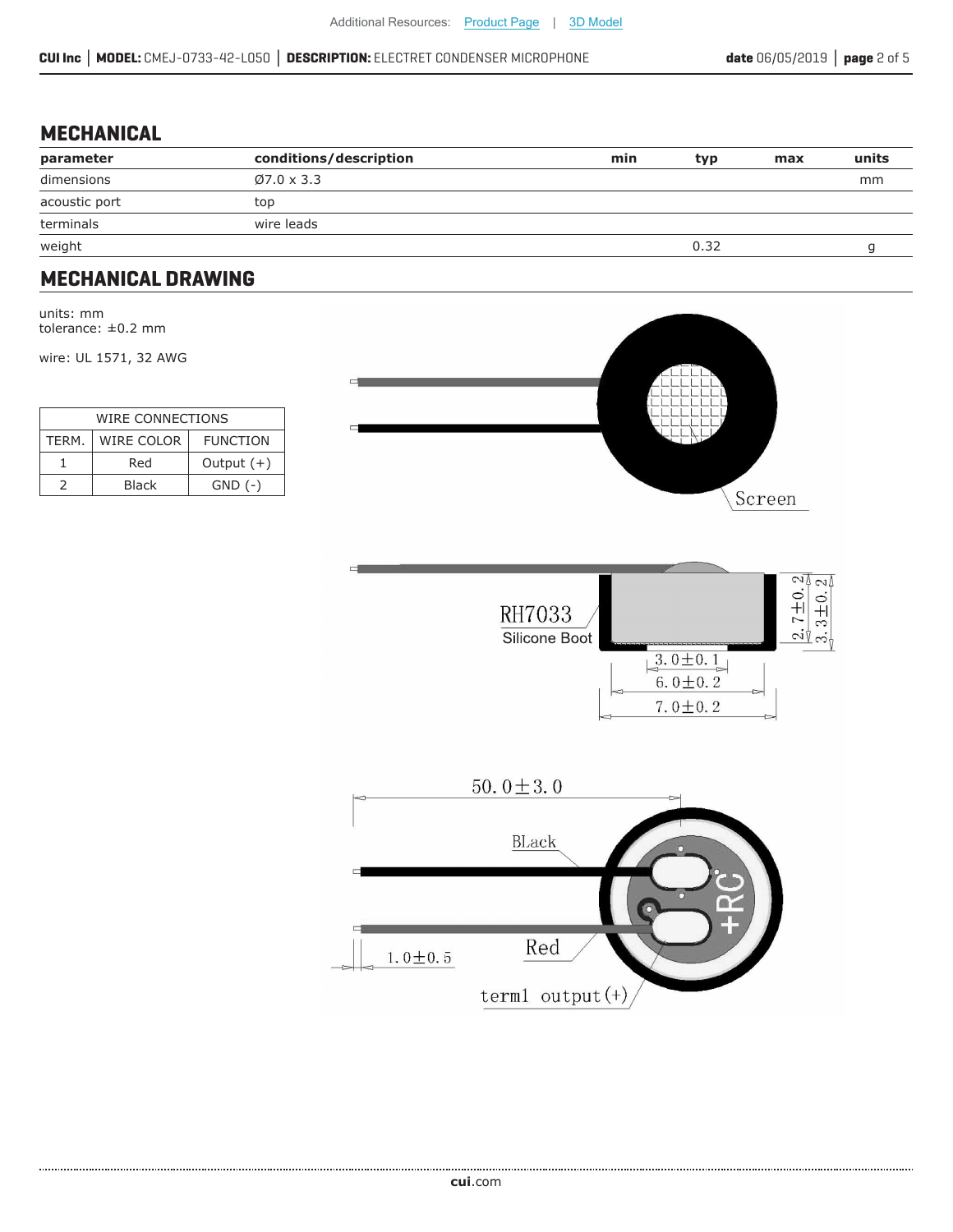## **FREQUENCY RESPONSE CURVE**



## **APPLICATION CIRCUIT**

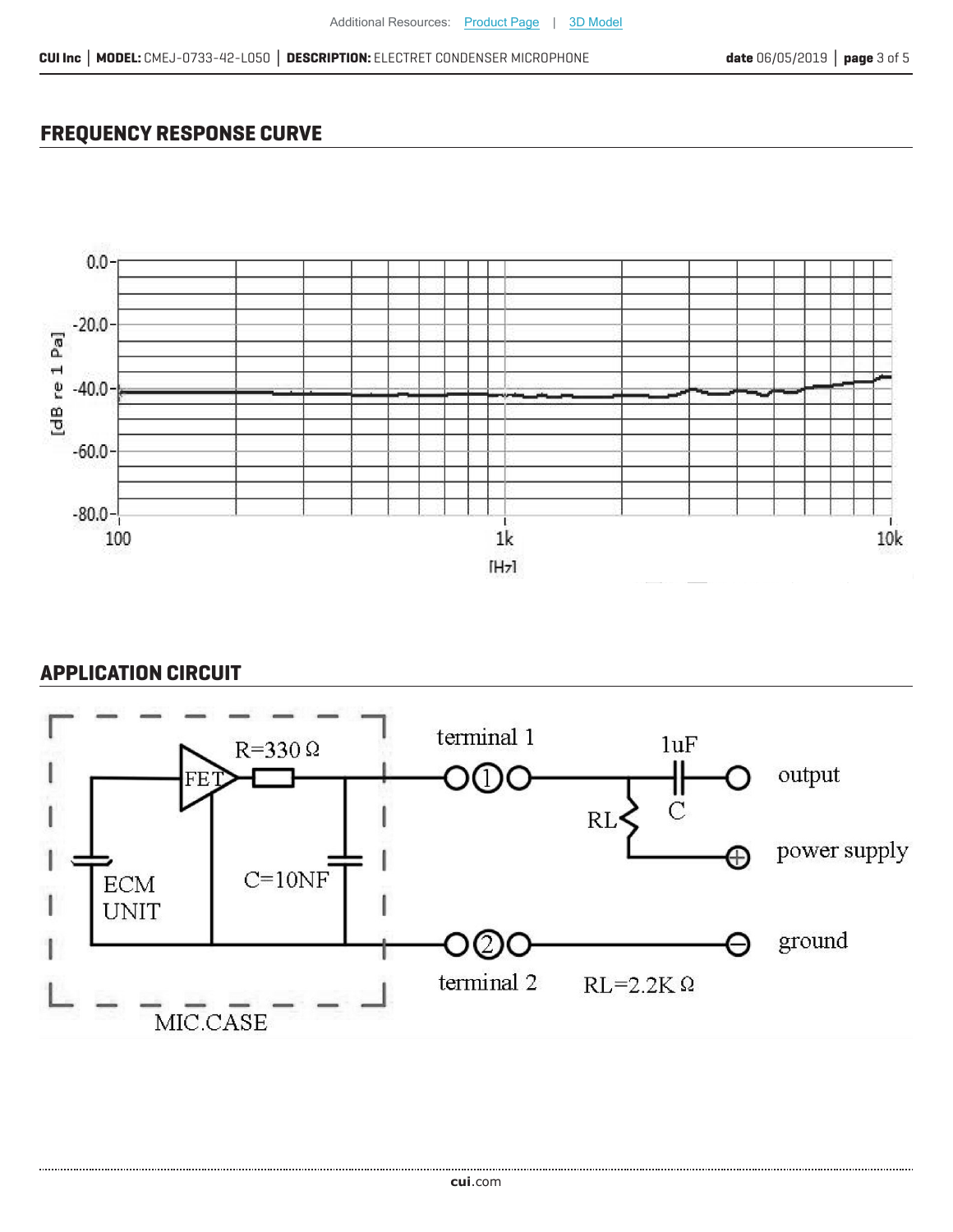#### **PACKAGING**

Carton QTY: 6,000 pcs